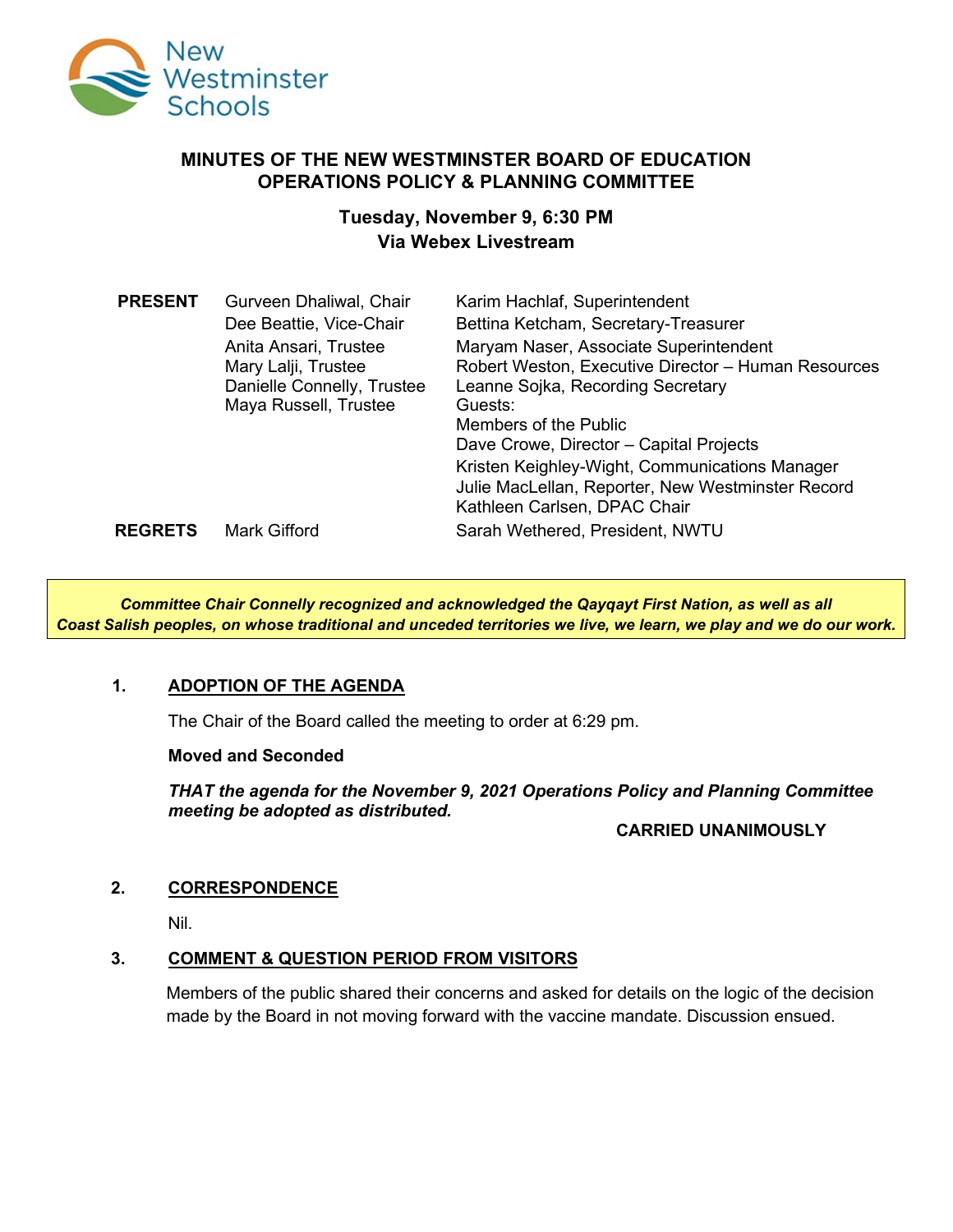# **4. REPORTS FROM SENIOR MANAGEMENT**

a. Capital Projects Update (D. Crowe)

i. Skwo:wech Elementary School Replacement Project

Director – Capital Projects Crowe said the Skwo:wech project is progressing well. He shared items like door hinges and paint are difficult to source due to COVID-19 impacts to the supply chain. An "all hands on deck" situation supports a possible move over the December school break.

ii. NWSS Decommissioning Project

Director – Capital Projects Crowe confirmed the evaluation process has begun with fourteen (14) companies prior to the RFP stage.

b. Operations Update

i. Facilities Report November 2021 (B. Ketcham)

Secretary-Treasurer Ketcham provided highlights including: delay to Queensborough Middle School roof top air handlers, installation expected to occur over Spring Break; Lord Tweedsmuir Elementary School envelope phase 2 upgrade has been completed; work completed for the Welcome Centre and Wellness Centre; facilities rental bookings is now live on the District website and the District is continuing to ensure a smooth transition of Massey Theatre.

ii. October 31, 2021 Financial Report (B. Ketcham)

An update was provided on budget to actual results for the month ended October 31, 2021. The results are reported to be in alignment with the prior year and nothing of significance to note that would be a cause of great concern.

• Special Funds Update

Secretary-Treasurer Ketcham provided highlights on the Special Funds Update. There is a plan to put the expenditure of mental health to full use with the recent hiring of youth care worker, and the urgency of recruiting for a counsellor (15 hrs/week) that will work out of the Wellness Centre.

Secretary-Treasurer Ketcham confirmed a budget of \$150,000 over three (3) years for Seamless Childcare funding and Associate Superintendent Naser confirmed families would be facing a fee structure that mirrors childcare providers to reduce any competition.

• Estimated Grant Recalculation Based on September 1701 Secretary-Treasurer Ketcham shared the ministry will provide an update in December but estimates indicate the District will be up \$233,000 from the original grant announcement in May for the 2021-22 school year.

iii. Technology Information Services Verbal Update (M. Naser)

• Creating an administrative procedure with Human Resources to address onboarding and off-boarding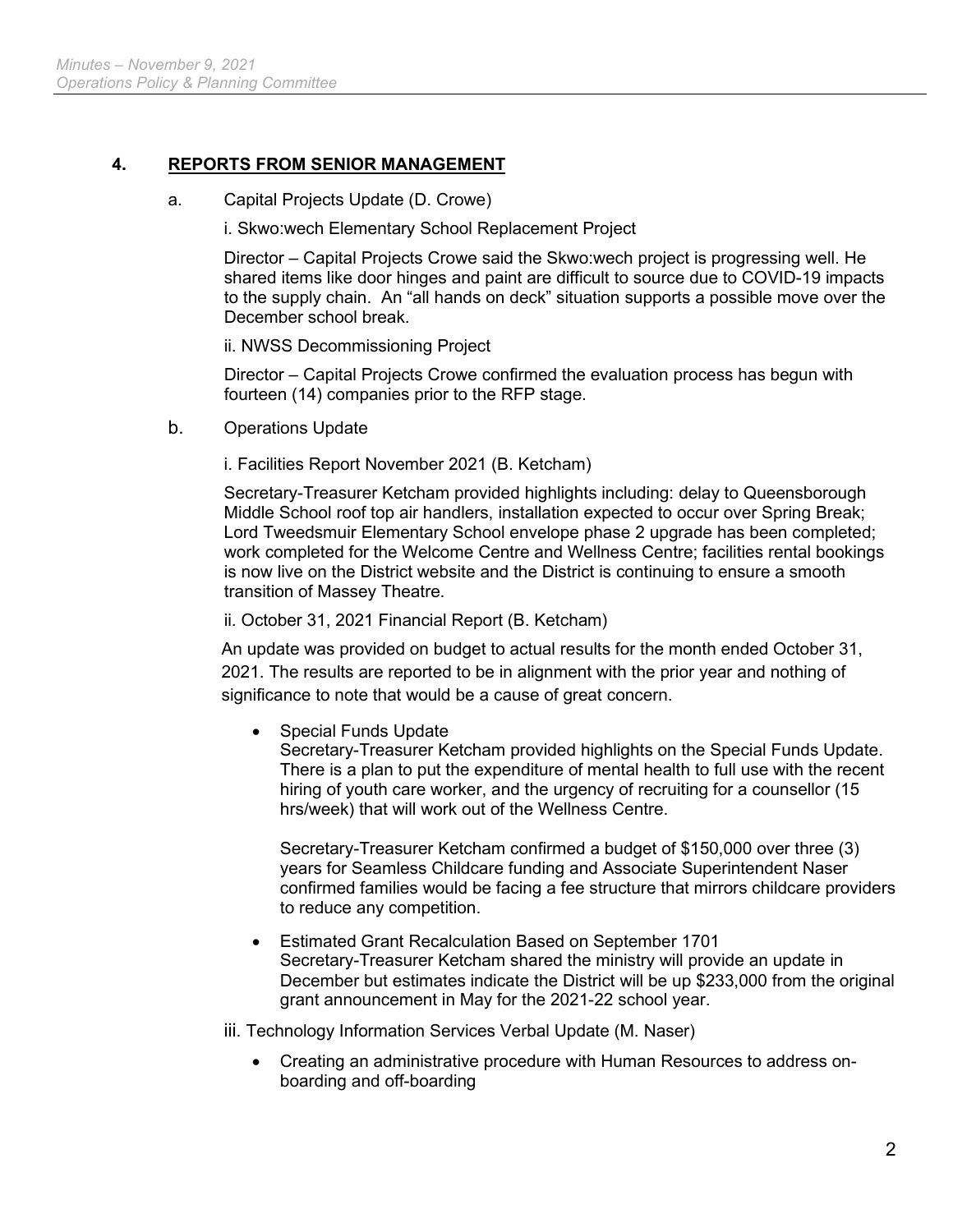- Continued transition away from Chrome books to laptop computers. Testing of devices at all school levels and staff is ongoing – feedback will drive future decisions as well as continuing to encourage "bring your own device" which is primarily occurring at Glenbrook at this time
- TIS has taken over the phone systems from the maintenance department
- Recruitment is occurring for an upcoming retirement within the TIS department.

Questions and discussion ensued.

c. Non-Replacement Data (Staffing & Education Assistants' Absence Coverage (R. Weston)

Executive Director – Human Resources Weston affirmed that although reporting on nonreplacement data had been suspended during COVID-19, the reporting will be ongoing now. He provided highlights of the report:

- Teachers Data
	- September data shows 3% of teachers are absent at any one time. Replaced 88% of enrolling teachers with TOC's with the balance of the vacancies filled by non-enrolling teachers, principals, and at times, District staff
	- October data shows 4.5% of teachers are absent at any one time. Replaced 89% of enrolling teachers with TOCs with the balance of the vacancies filled by non-enrolling teachers, principals, and at times, District staff
- Education Assistants (EA's) Data
	- September data shows 6% of EA's are absent at any one time. Replaced 66% of the vacancies
	- October data shows 9% of EA's are absent at any one time. Replaced 69% of these vacancies

Executive Director – Human Resources Weston shared that although each morning, staff is dedicated to locating daily replacements (6 hours total daily), the competitive environment between districts and hiring and retaining replacement staff, remains a challenge. Exploring various options such as considering hiring full time replacement teachers is being examined. Discussion ensued.

d. Living Wage Update (R. Weston)

Executive Director – Human Resources Weston confirmed the District is in the final steps of completing the submission for certification as a Living Wage Employer.

e. Appeals Review (K. Hachlaf)

Superintendent Hachlaf highlighted Administrative Procedure 300 – Student Admissions, Catchment Areas and Placement (AP300). He affirmed that the proposed amendment to the Appeals Bylaw will provide greater clarity to parents - the reality of schools being full with enrollment pressures, the District is still able to accommodate students, perhaps not always their school of choice, especially out of catchment requests. He also provided confidence to maintain procedural fairness and assurance to continue to examine any concern that any parent has to meet with the Associate Superintendent Naser and himself. Discussion ensued.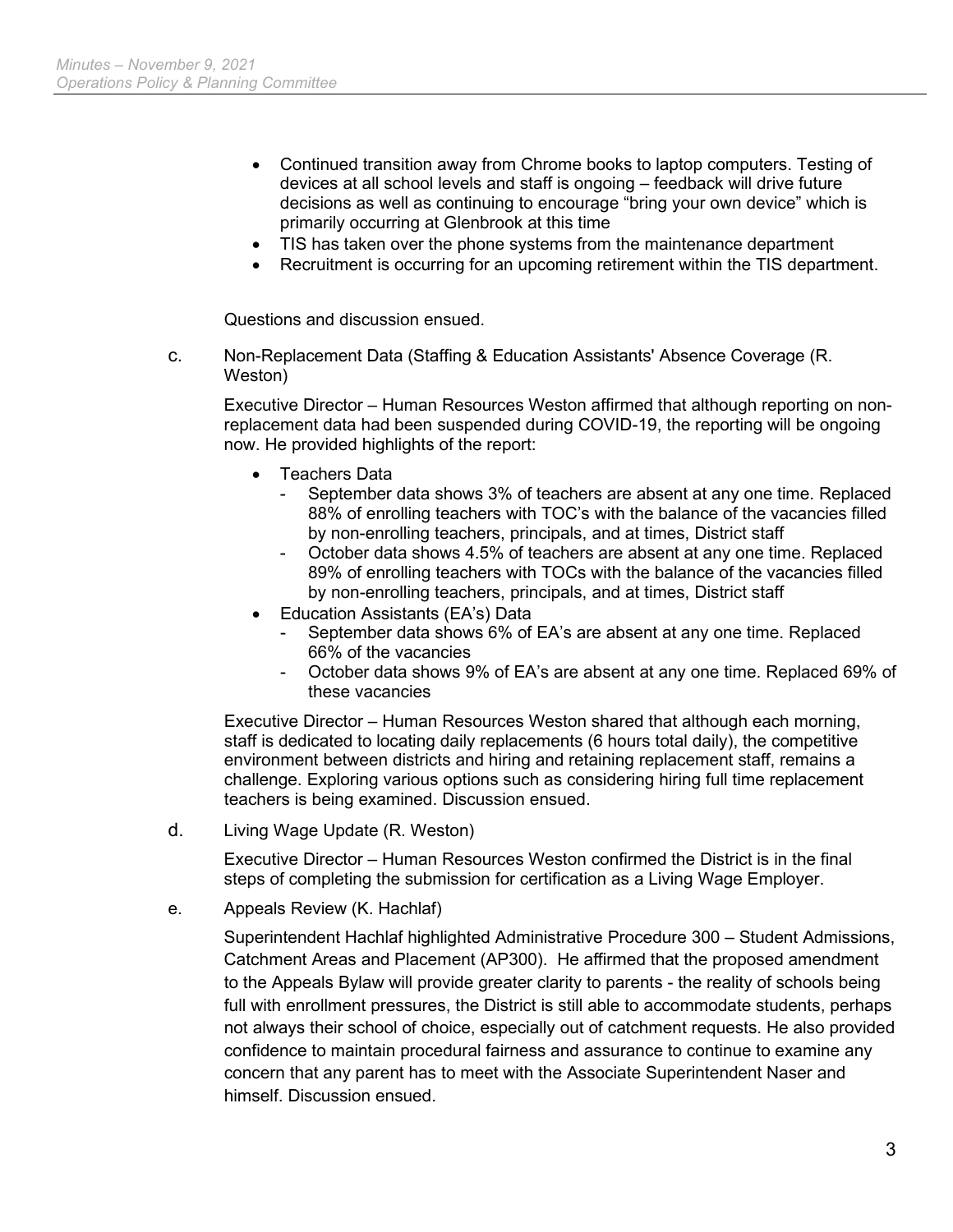## **Moved and Seconded**

# *THAT the Board of Education of School District No. 40 (New Westminster) approve the revised Appeals Bylaw (Policy 13) as presented.*

# **CARRIED UNANIMOUSLY**

f. COVID-19 Update (K. Hachlaf)

Superintendent Hachlaf provided the second COVID-19 update of the school year along with comparative data from last month to this month. Additionally, he highlighted the Fraser Health aggregate data from September 7 - October 28 that provided broader context to the New Westminster Schools lower case counts.

Discussion on recent COVID-19 media communication occurred.

Trustee Lalji put forward a motion.

#### **Moved and Seconded**

*THAT the Operations and Policy & Planning Committee recommend to the Board of Education of School District No. 40 (New Westminster) to host a true and open collaboration session/meeting with our parents where:*

- *1. The process and information is provided in a transparent format on how the Board made their decision.*
- *2. Discuss all new updates and information provided by our provincial government and/or federal government*
- *3. Open format for our parents to bring forth their questions to be held November 16, 2021 or on a mutually agreed upon date with our DPAC if November 16, 2021 is not feasible.*

### **DEFEATED**

### **5. GENERAL ANNOUNCEMENTS**

Tuesday, January 18, 2021: Operations Policy & Planning Committee Meeting, 6:30 pm - via Webex

Reminders:

Remembrance Day Ceremonies - November 11, 2021

Indigenous Focused Professional Development - November 12, 2021

BCSTA Trustee Academy - December 3 - 4, 2021

National Day of Remembrance and Action on Violence Against Women - December 6, 2021